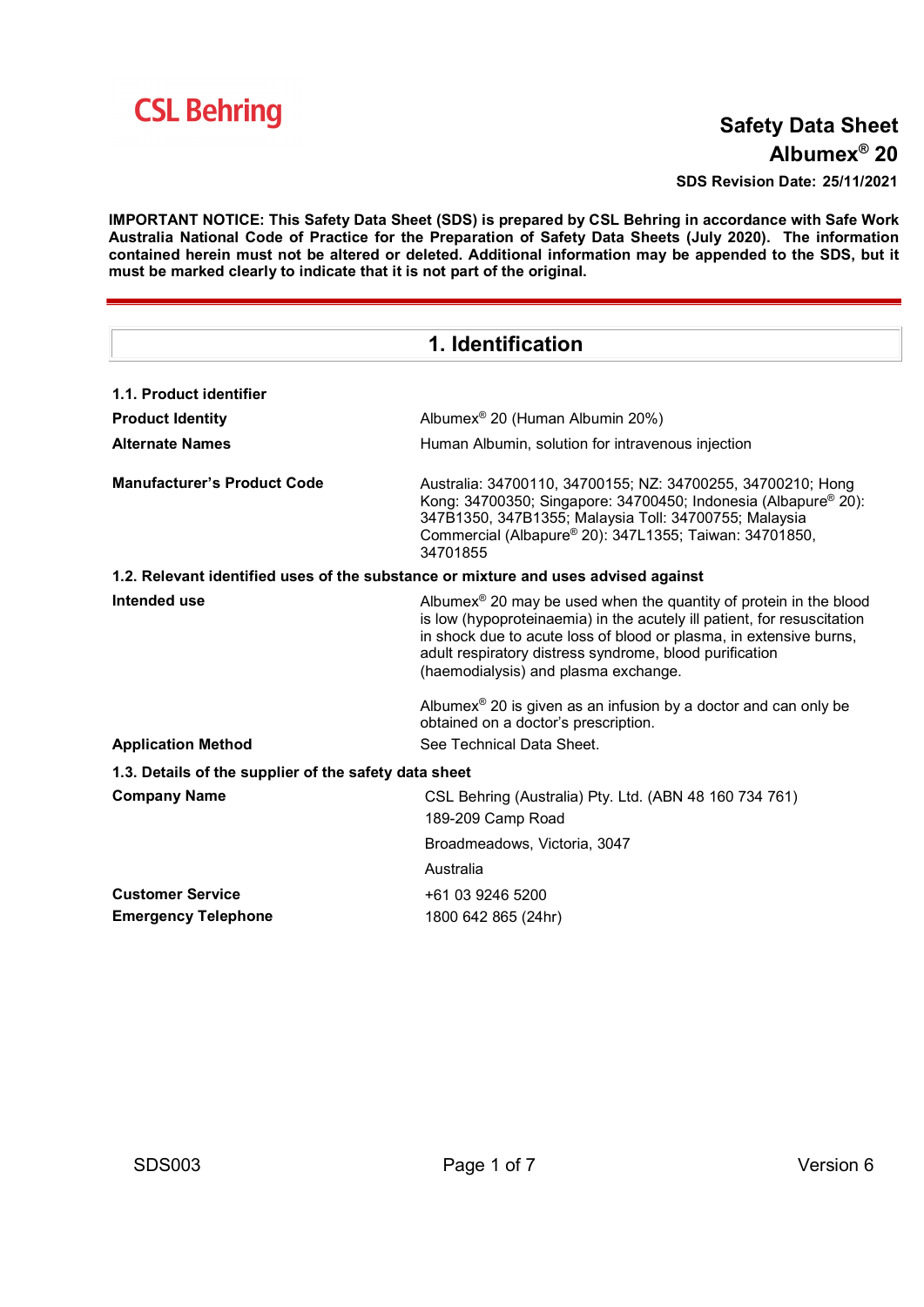# 2. Hazard(s) identification

#### 2.1. Classification of the substance or mixture

#### Not classified as hazardous according to the WHS Regulations

All blood products should be treated as potentially infectious. No known test methods can offer assurance that products derived from human blood will not transmit infectious agents.

| <b>GHS Classification(s)</b>   | None Allocated  |
|--------------------------------|-----------------|
| Signal Word                    | No signal word  |
| Pictogram(s)                   | No Pictogram(s) |
| Hazard Statement(s)            | None Allocated  |
| <b>Prevention statement(s)</b> | None Allocated  |
| <b>Response</b>                | None Allocated  |
| <b>Storage</b>                 | None Allocated  |
| <b>Disposal</b>                | None Allocated  |

### 3. Composition/information on ingredients

There are no ingredients in this product which are classified as hazardous, and/or no hazardous ingredients above the GHS cut off percentage.

Non-Hazardous Ingredients: Human Albumin (20% w/v) Other non-hazardous ingredients (up to 100%)

### 4. First aid measures

#### 4.1. Description of first aid measures

| General           | In all cases of doubt, or when symptoms persist, seek medical attention.<br>Never give anything by mouth to an unconscious person. |
|-------------------|------------------------------------------------------------------------------------------------------------------------------------|
| <b>Inhalation</b> | Remove to fresh air.                                                                                                               |
| <b>Eyes</b>       | Irrigate copiously with clean water for at least 15 minutes, holding the eyelids apart and<br>seek medical attention.              |
| <b>Skin</b>       | Remove contaminated clothing. Wash skin thoroughly with soap and water or use a<br>recognized skin cleanser.                       |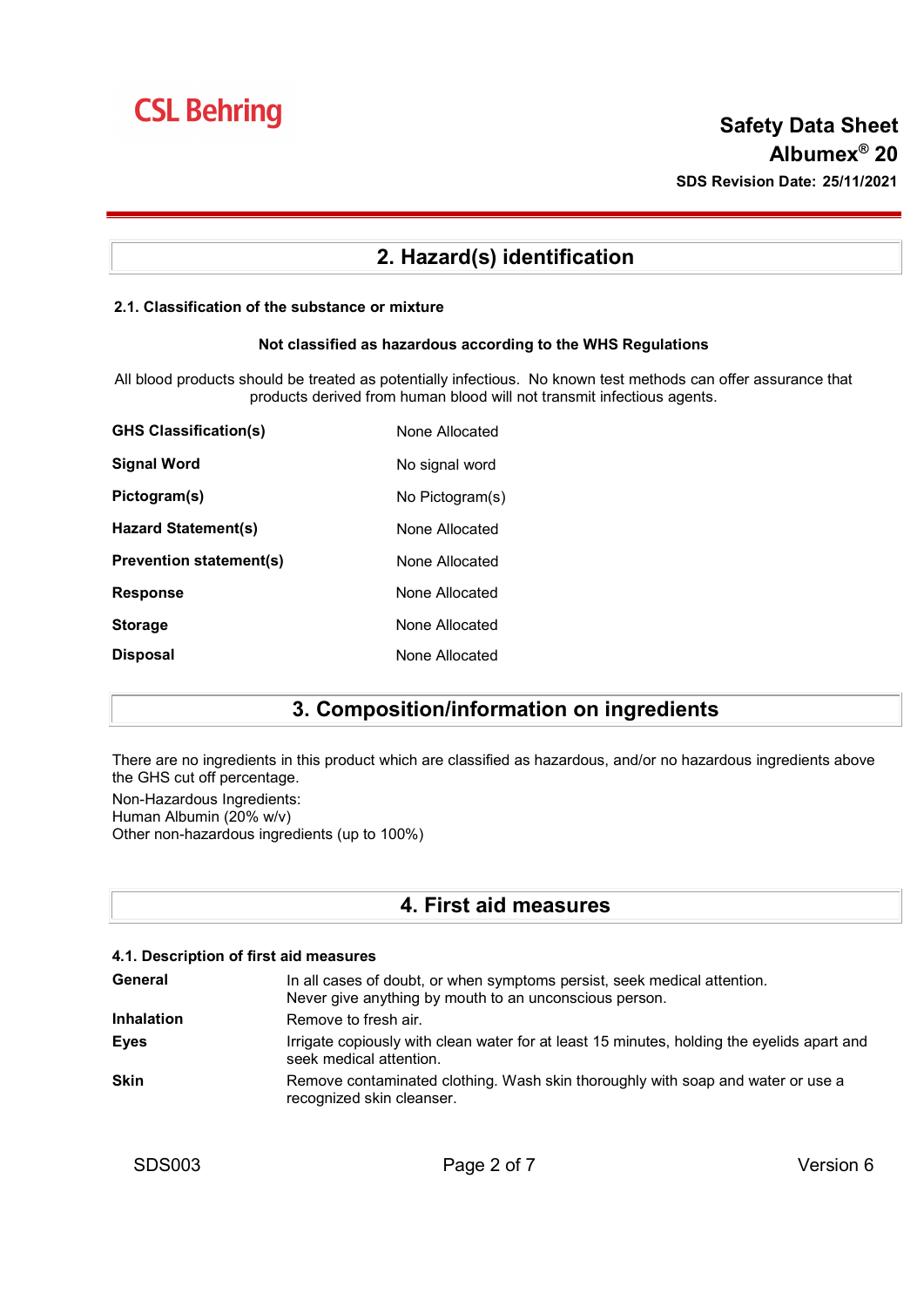# **CSL Behring**

#### Ingestion Wash out mouth thoroughly with water, if irritation or discomfort persists seek medical attention.

#### 4.2. Most important symptoms and effects, both acute and delayed

**Overview Mo specific symptom data available.** See section 2 for further details.

### 5. Fire-fighting measures

#### 5.1. Extinguishing media

Non-Combustible. Not considered a significant fire risk.

#### 5.2. Special hazards arising from the substance or mixture

Hazardous decomposition: No hazardous decomposition data available.

#### 5.3. Advice for fire-fighters

None

### 6. Accidental release measures

#### 6.1. Personal precautions, protective equipment and emergency procedures

Put on appropriate personal protective equipment (see section 8).

#### 6.2. Environmental precautions

Do not allow spills to enter drains or waterways.

Use good personal hygiene practices. Wash hands before eating, drinking, smoking or using toilet. Promptly remove soiled clothing and wash thoroughly before reuse.

#### 6.3. Methods and material for containment and cleaning up

Minor Spills: Soak up spills with absorbent material i.e. paper towels or vermiculite. Place spilled material in clean, dry, sealed container for disposal. Decontaminate area with 1% sodium hypochlorite in water.

Major Spills: Contain and absorb spills using earth, sand or inert absorbent. Prevent material entering open drains and waterways. Collect residues and seal in labelled drums for disposal. Decontaminate area with 1% sodium hypochlorite in water.

# 7. Handling and storage

#### 7.1. Precautions for safe handling

Limit all unnecessary personal contact. Always wash hands with soap and water after handling. See section 2 for further details. - [Prevention]: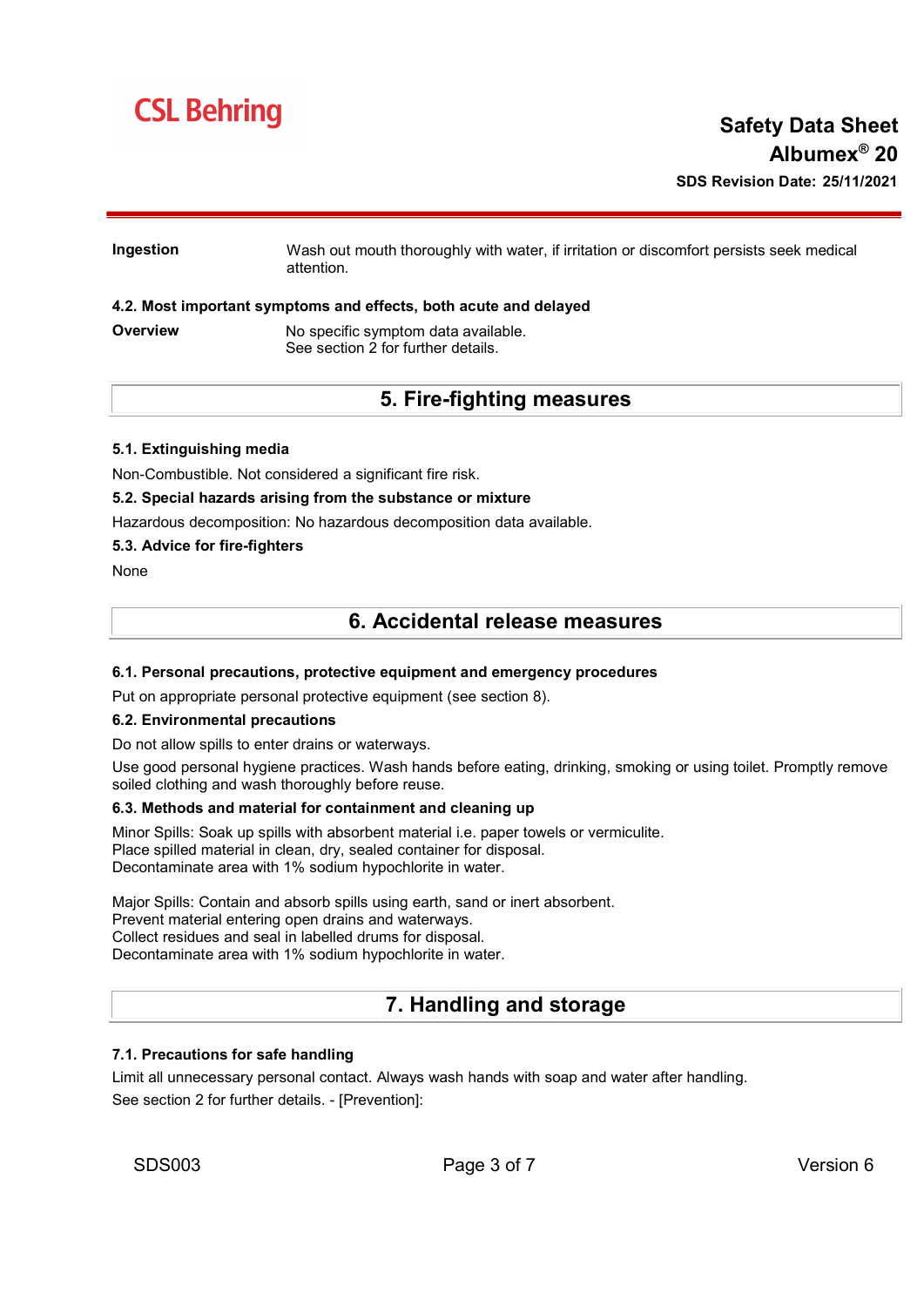

#### 7.2. Conditions for safe storage, including any incompatibilities

Handle containers carefully to prevent damage and spillage.

Store at < 30°C. Protect from light.

Incompatible materials: No data available.

See section 2 for further details. - [Storage]:

#### 7.3. Specific end use(s)

No data available.

### 8. Exposure controls and personal protection

There are no ingredients in this product which are classified as hazardous, and/or no hazardous ingredients above the GHS cut off percentage.

#### 8.1 Exposure Standards

No exposure limits set by SWA or ACGIH

| 8.2. Exposure controls      |                                                                                                                                                                                                                                                                                                                                                                                                 |
|-----------------------------|-------------------------------------------------------------------------------------------------------------------------------------------------------------------------------------------------------------------------------------------------------------------------------------------------------------------------------------------------------------------------------------------------|
| <b>Respiratory</b>          | Not required                                                                                                                                                                                                                                                                                                                                                                                    |
| <b>Eyes</b>                 | Protective safety glasses recommended.                                                                                                                                                                                                                                                                                                                                                          |
| <b>Skin</b>                 | Protective gloves (e.g. latex or nitrile) recommended.                                                                                                                                                                                                                                                                                                                                          |
| <b>Engineering Controls</b> | None under normal conditions                                                                                                                                                                                                                                                                                                                                                                    |
| <b>Other Work Practices</b> | The local concentration of material, quantity and conditions of use determine the type of<br>personal protective equipment required. For further information, consult your Occupational<br>Health and Safety Adviser. Use good personal hygiene practices. Wash hands before<br>eating, drinking, smoking or using toilet. Promptly remove soiled clothing and wash<br>thoroughly before reuse. |

See section 2 for further details. - [Prevention]:

# 9. Physical and chemical properties

| Appearance                                   | Clear, almost Colourless Yellow, Amber or Green Liquid |
|----------------------------------------------|--------------------------------------------------------|
| Odor                                         | Slight                                                 |
| Odor threshold                               | Not Measured                                           |
| рH                                           | Approximately 7.0                                      |
| Melting point / freezing point               | Not Measured                                           |
| Initial boiling point and boiling range      | Not Measured                                           |
| <b>Flash Point</b>                           | Not Measured                                           |
| Evaporation rate (Ether = $1$ )              | Not Measured                                           |
| Flammability (solid, gas)                    | Not Applicable                                         |
| Upper/lower flammability or explosive limits | <b>Lower Explosive Limit: Not Measured</b>             |
|                                              | <b>Upper Explosive Limit: Not Measured</b>             |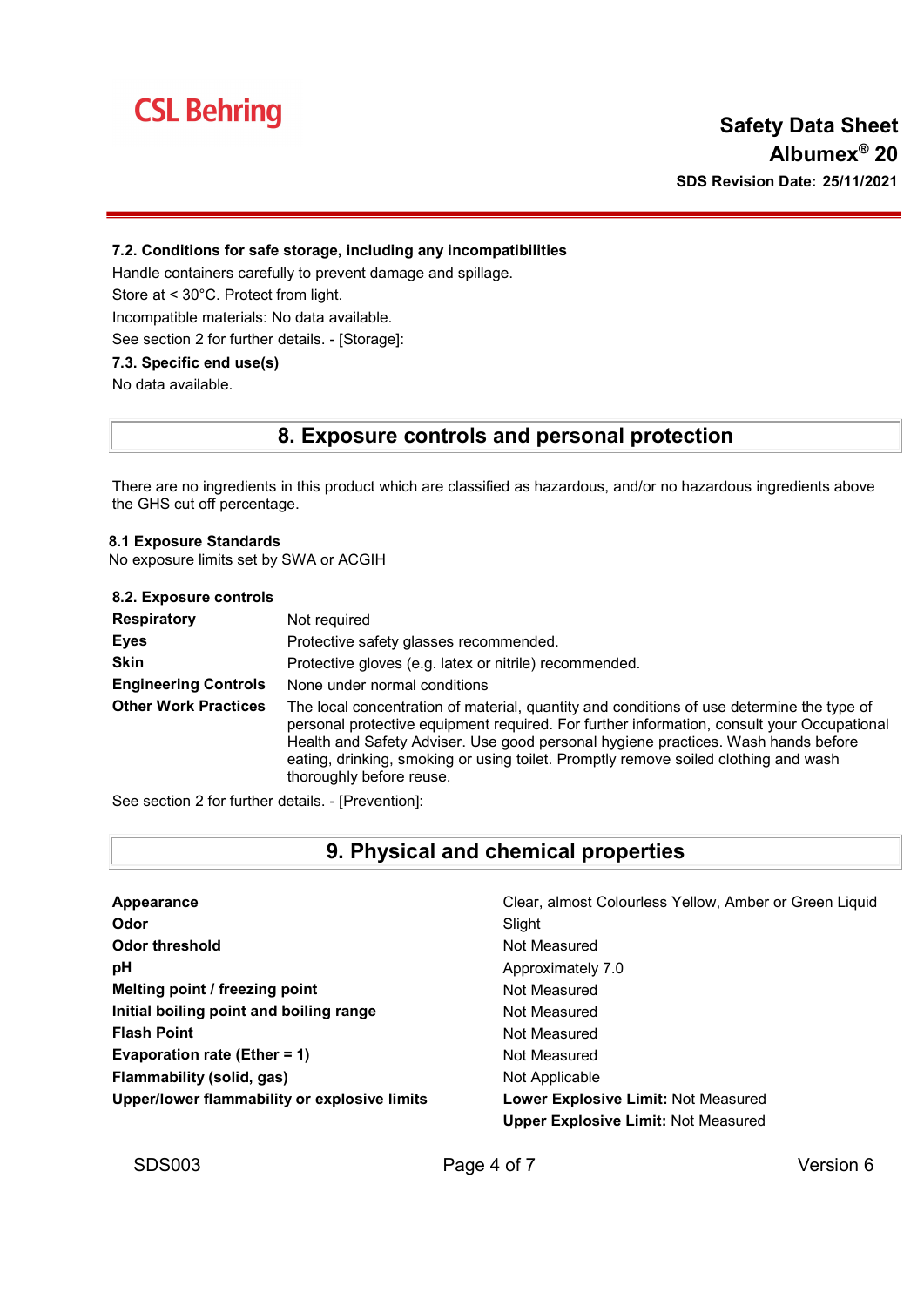# **CSL Behring**

# Safety Data Sheet Albumex® 20 SDS Revision Date: 25/11/2021

- Vapor pressure (Pa) Not Measured Vapor Density **Not Measured** Not Measured Specific Gravity **Not Measured** Not Measured Solubility in Water **Mischle** Miscible Partition coefficient n-octanol/water (Log Kow) Not Measured Auto-ignition temperature Not Measured Decomposition temperature Not Measured Viscosity (cSt) Not Measured Other information No other relevant information.
	-

# 10. Stability and reactivity

#### 10.1. Reactivity

Hazardous Polymerization will not occur.

10.2. Chemical stability

Stable under normal circumstances.

10.3. Possibility of hazardous reactions

No data available.

10.4. Conditions to avoid

No data available.

10.5. Incompatible materials

No data available.

#### 10.6. Hazardous decomposition products

No hazardous decomposition data available.

# 11. Toxicological information

#### Acute toxicity

There are no ingredients in this product which are classified as hazardous, and/or no hazardous ingredients above the GHS cut off percentage.

Note: When no route specific LD50 data is available for an acute toxin, the converted acute toxicity point estimate was used in the calculation of the product's ATE (Acute Toxicity Estimate).

| <b>Classification</b>   | Category               | <b>Hazard Description</b> |
|-------------------------|------------------------|---------------------------|
| Acute toxicity (oral)   | $---$                  | Not Applicable            |
| Acute toxicity (dermal) | $\qquad \qquad \cdots$ | Not Applicable            |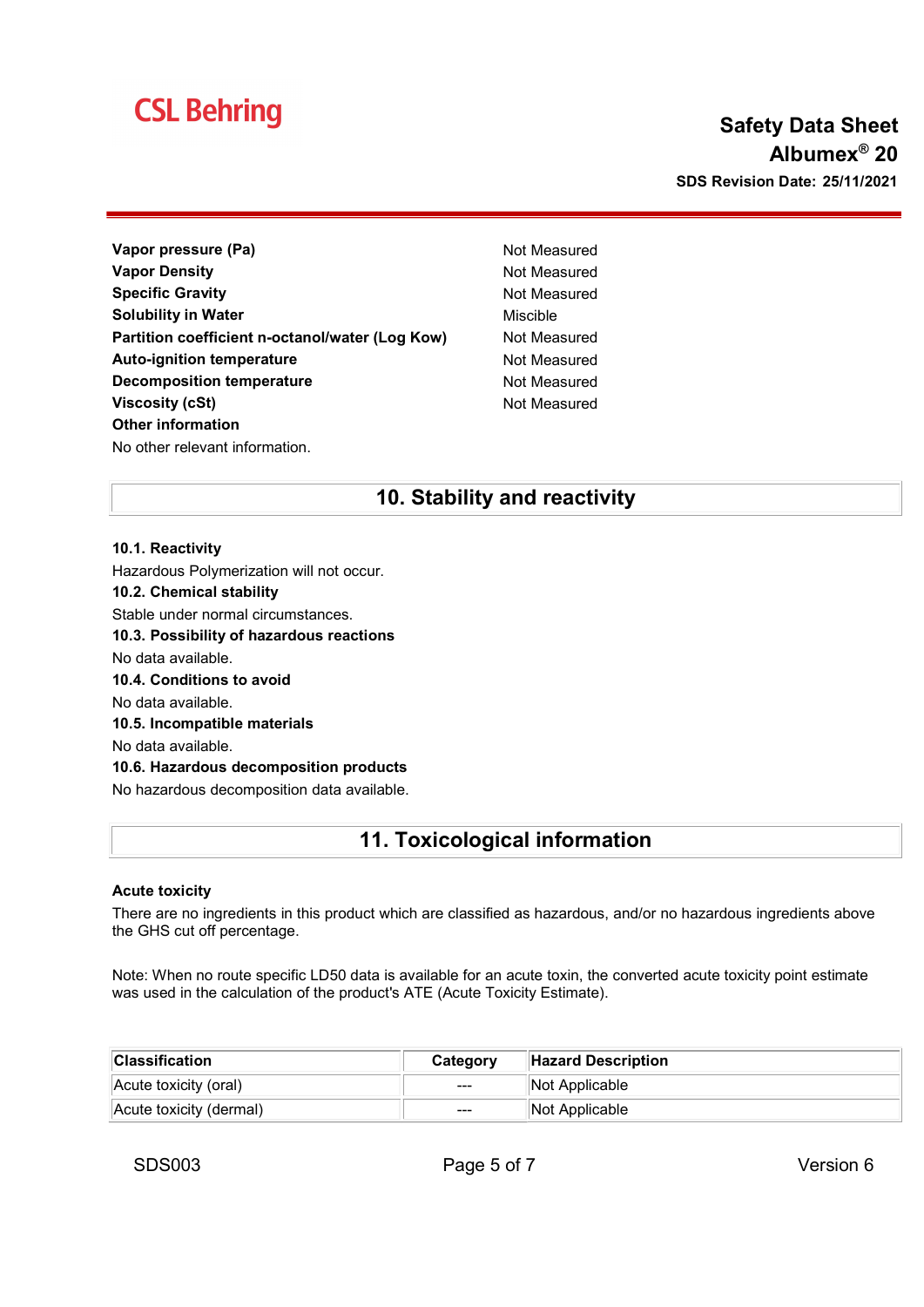# **CSL Behring**

# Safety Data Sheet Albumex® 20 SDS Revision Date: 25/11/2021

| Acute toxicity (inhalation)   | Not Applicable |
|-------------------------------|----------------|
| Skin corrosion/irritation     | Not Applicable |
| Serious eye damage/irritation | Not Applicable |
| Respiratory sensitization     | Not Applicable |
| Skin sensitization            | Not Applicable |
| Germ cell mutagenicity        | Not Applicable |
| Carcinogenicity               | Not Applicable |
| Reproductive toxicity         | Not Applicable |
| STOT-single exposure          | Not Applicable |
| STOT-repeated exposure        | Not Applicable |
| Aspiration hazard             | Not Applicable |

# 12. Ecological information

#### 12.1. Toxicity

No additional information provided for this product. See Section 3 for chemical specific data.

#### Aquatic Ecotoxicity

There are no ingredients in this product which are classified as hazardous, and/or no hazardous ingredients above the GHS cut off percentage.

#### 12.2. Persistence and degradability

There is no data available on the preparation itself.

#### 12.3. Bioaccumulative potential

Not Measured

12.4. Mobility in soil

No data available.

#### 12.5. Results of PBT and vPvB assessment

This product contains no PBT/vPvB chemicals.

#### 12.6. Other adverse effects

No data available.

### 13. Disposal considerations

#### 13.1. Waste treatment methods

Product:

In accordance with state land and waste management authority. Incineration in controlled furnaces.

Packaging:

Must be disposed of in compliance with country-specific regulations.